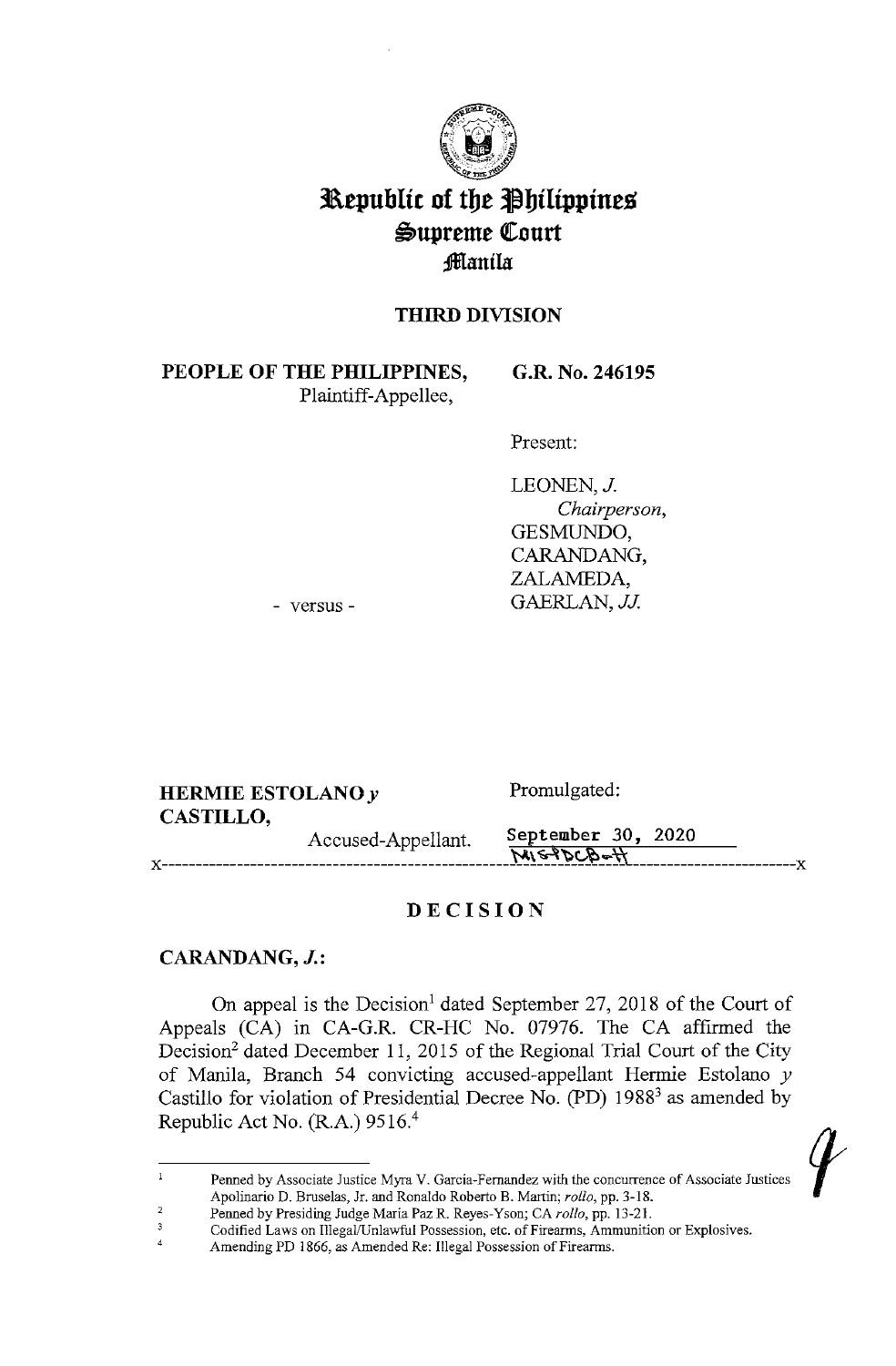In an Information<sup>5</sup> dated May 4, 2015, accused-appellant Hermie Estolano *y* Castillo (Estolano) was charged before the RTC in Criminal Case No. 15-315577, for violation of **PD** 1866 as amended by **R.A.** 9516 for possessing a fragmentation hand grenade:

> That on or about April 17, 2015, in the City of Manila, Philippines, the said accused, did then and there willfully, unlawfully and knowingly have in his possession and uuder his custody and control one (1) MK2 Fragmentation Hand Grenade marked as "HEC", a device which is capable of destructive effect, with knowledge of its explosive or incendiary character, without first having secured from the proper authorities the necessary license thereof.

Contrary to law. $<sup>6</sup>$  (Emphasis omitted)</sup>

The prosecution tends to prove as follows:

On April 17, 2015, at around 6:15 a.m., members of the V. Mapa Police Station were at the comer of V. Mapa and Peralta streets of Sta. Mesa, Manila to conduct *Oplan Sita.* PO3 Ruel Aguilar (PO3 Aguilar) saw a yellow Mitsubishi Lancer without a plate number. PO3 Aguilar flagged down the vehicle and approached Estolano who was driving the car. PO3 Aguilar asked Estolano for his license and the registration documents of the car. Estolano failed to present anything. PO3 Aguilar ordered Estolano to alight from the vehicle. Estolano initially refused and acted as if he was trying to hide something in the pocket of his pants. Several minutes after, Estolano finally alighted from the vehicle.<sup>7</sup>

POI Sonny Boy Lubay (POI Lubay) approached Estolano to conduct a body search. While approaching, POI Lubay noticed that Estolano tried to get something from his right front pocket. POI Lubay also saw Estolano hold the pin of a hand grenade placed inside Estolano's pocket. Immediately, POI Lubay and POI Lucky Samson (POI Samson) grabbed the hands of Estolano to prevent him from holding the grenade causing possible explosion. Thereafter, the other police officers, including SPO2 Jayson Sanchez, PO3 Ronaldo Robles, PO2 Patrick Guevarra, PO2 Ulysses San Diego, PO3 Ruel Aguilar, Police Inspector Lee Chui, and PO2 Eligio Valencia conducted a search on the vehicle where they recovered the plate number PFG-453. The police officers likewise noticed that the rear portion of the vehicle had an improvised plate with "SUPREMA" written on it.<sup>8</sup>

The confiscated hand grenade was turned over to police investigator SPOl Benigno Lino Corado Jr. (SPOl Corado Jr.), and then to SPOl Allan Salinas (SPOl Salinas) of the Explosives Ordnance Division of the Manila

 $\mathbf{S}$ Records, p. I.  $\epsilon$ Id.

 $\bar{7}$ 

<sup>8</sup>  *Rollo.* p. 6.

Id.at6-7.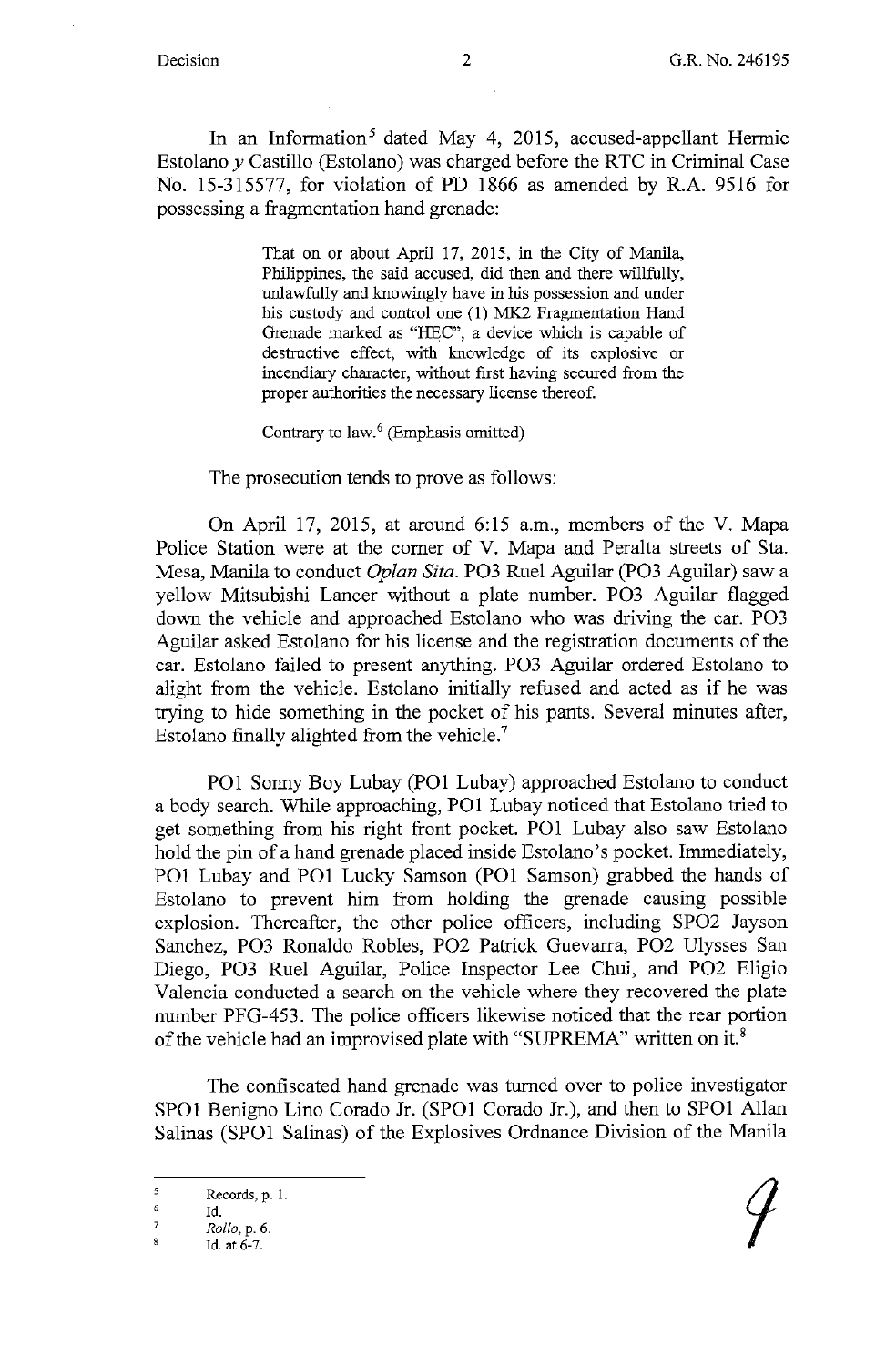Police District. SPOl Salinas placed a masking tape on the hand grenade and marked it with "HEC", the initials of Estolano.<sup>9</sup> PO3 Aguilar and SPO1 Corado Jr. explained that they did not mark the hand grenade for fear that it might explode. 10 In the meantime, POI Lubay brought Estolano to the Ospital ng Maynila for medical examination 11 and eventually turned him over to Manila Police District - Police Station 8. <sup>12</sup>

On April 17, 2015, SPO1 Salinas issued a certificate<sup>13</sup> stating that "the main components of [a] hand grenade such as [the] fuze assembly, the body, and explosive filler are all still intact and capable [of] explode  $\lceil \frac{m}{n} \rceil$ .<sup>14</sup> On November 10, 2015, P/C Supt. Elmo Francis 0. Sarona (Supt. Sarona) of the Firearms and Explosives Office, Civil Security Group of the Philippine National Police issued a certification<sup>15</sup> stating that Estolano "has not been issued a permit or license to possess/transport a hand grenade, military ordnance or any explosives/ explosive ingredients based on available records filed with this Office of this date."<sup>16</sup>

The charge was denied by Estolano.<sup>17</sup>

Estolano claims that on April 16, 2015, he attended a birthday celebration in Acacia Lane, Mandaluyong City. He left the party at past midnight and took the ride home with his friends Lou, Marivic, and Andrea. Estolano took the back seat with Marivic while Lou drove the Mitsubishi Lancer. Then, they were flagged down at the checkpoint located at the comer of V. Mapa and Peralta Streets. The police officer instructed Lou to park the vehicle on the right side of the road and ordered them to alight from the vehicle. Thereafter, the police officer told them to go inside the nearby police station for verification. The police officer following them said that a hand grenade was found inside their vehicle. Estolano was suddenly kicked at the stomach. He fell on his knees, and then to the ground with his face down. He was asked to go inside a room where he was instructed to hold the gun tucked on the waist of a police officer. Estolano refused. Another police officer asked him if he had a relative whom he could call for help. Estolano said that he could call his aunt working at the Office of the City Prosecutor. The police officer asked him to go outside the room. Asked if he knew the amount of bail for illegal possession of hand grenade and answering no, the police officer told him that the bail is  $\mathbb{P}2,000,000.00$ . Estolano was asked to produce the said amount in exchange for his freedom. Meanwhile, Estolano saw Lou also enter the room. A lady who was crying then arrived. Estolano heard Lou telling the lady that he would take care of everything. Thereafter, Estolano was brought to the Ospital ng Maynila and then to the Manila

 $\overline{9}$ CA *rollo,* p. 67.

<sup>10</sup>  TSN dated September 2, 2015, p. 25.

<sup>11</sup>  Id. at 11

<sup>12</sup>  13 Id. at 24

<sup>14</sup>  Records, p. 9.

<sup>15</sup>  Id. Id. at 104.

<sup>16</sup>  Id.

<sup>17</sup>  CA *rol/o,* p. 15.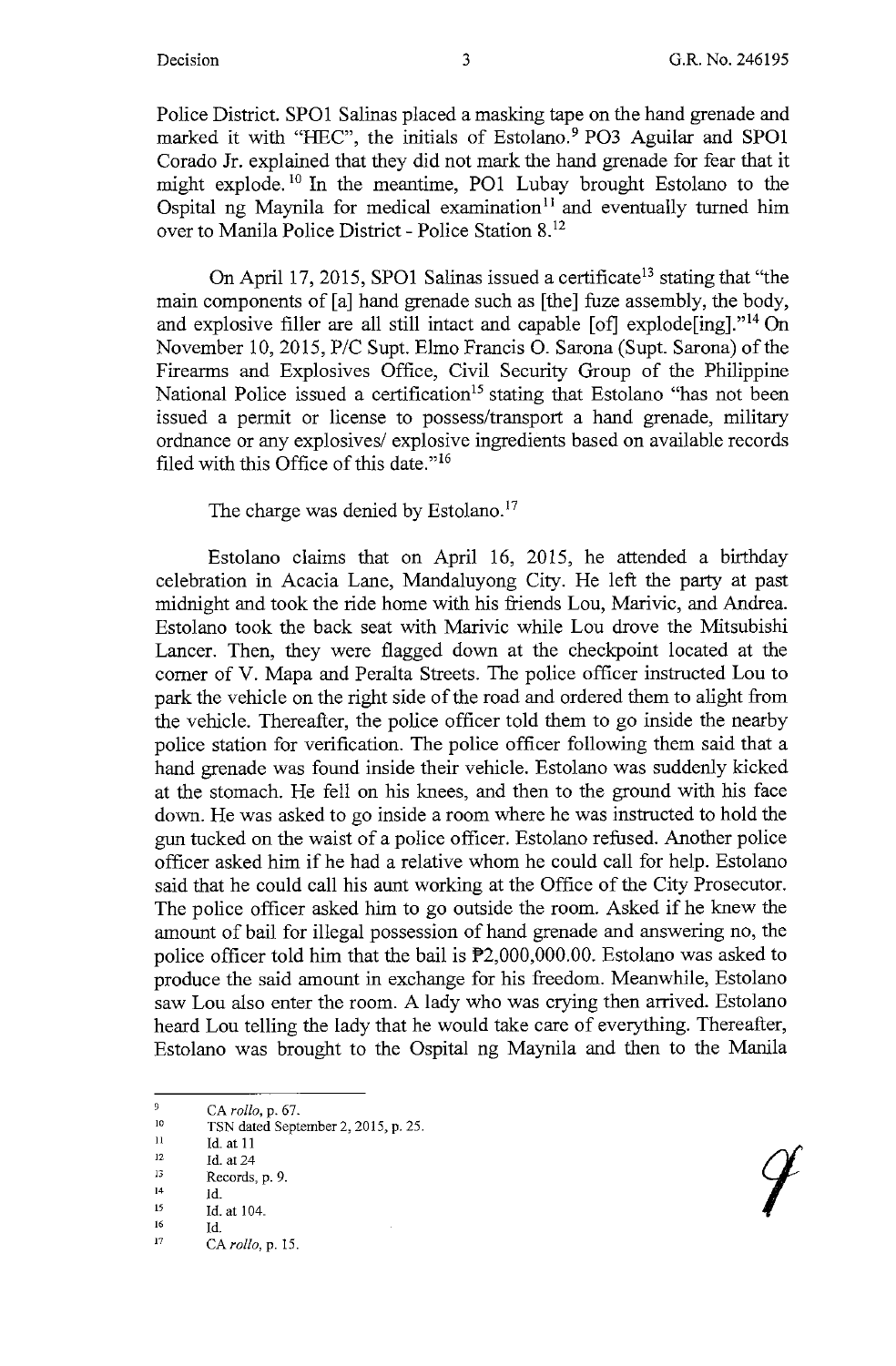Police District - Police Station 8 (Police Station 8). Estolano did not see Lou, Marivic, and Andrea in Police Station 8. He was later on informed by a police officer that Lou gave  $\overline{P}120,000.00$  to the police. Since he did not give money, only Estolano was charged with illegal possession of hand grenade.<sup>18</sup>

Estolano entered the plea of *not guilty.* After trial, the RTC convicted Estolano of the offense charged. According to the trial court, the denial of the accused and the defense of frame-up cannot overcome the positive, categorical and clear testimonies of the police officers who enjoy the presumption that they performed their official duty with regularity. The RTC sentenced Estolano to suffer the penalty of *reclusion perpetua.* <sup>19</sup>

On appeal to the CA, the defense maintained that the RTC erred in convicting Estolano of illegal possession of hand grenade. *First,* the defense attacked the credibility of POI Lubay's testimony because it is unimaginable for Estolano to simply place a dangerous weapon such as the hand grenade inside his pocket; at the very least, he could have placed the hand grenade inside the trunk of the car, far from the prying eyes of his friends and of the police.20 *Second,* the defense contended that the hand grenade is inadmissible in evidence for having been confiscated in an invalid warrantless search. *Third,* the defense argued that the prosecution failed to prove the elements of illegal possession of firearms since no certification proving that Estolano has no authority to possess the hand grenade was presented at the time of the filing of the Information.21

The CA in its Decision<sup>22</sup> dated September 27, 2018 affirmed Estolano's conviction and found that the prosecution successfully proved the essential elements of the crime charged. The existence of the hand grenade was established through the testimony of POI Lubay. POI Lubay and SPOI Corrado, Jr. identified the hand grenade confiscated from Estolano. Further, the certification issued by the Philippine National Police (PNP) Firearms and Explosives Office states that Estolano had no license or permit to own or possess the hand grenade.23

The Public Attorney's Office manifested Estolano's intent to appeal in a Notice of Appeal. 24 The Office of the Solicitor General filed a Manifestation<sup>25</sup> dated December 10, 2019 stating that it will adopt the Appellee's Brief<sup>26</sup> dated February 6, 2017 as its Supplemental Brief. Likewise, the defense, through the Public Attorney's Office, filed its Manifestation in Lieu of Supplemental Brief<sup>27</sup> dated November 25, 2019.

<sup>18</sup> Rollo, pp. 8-9.<br>
19 CA *rollo*, pp. 20-21.<br>
20 Id. at 48.<br>
21 Id. at 54.<br>
22 Supra note 1.

<sup>23</sup> *Rollo,* p. 17

<sup>&</sup>lt;sup>24</sup> Id. at 19-20.<br>
<sup>25</sup> *Rollo*, pp. 33-34.<br>
<sup>26</sup> CA rollo pp. 90.

<sup>&</sup>lt;sup>26</sup> CA *rollo*, pp. 90 - 102

<sup>27</sup> *Rollo,* p. 27.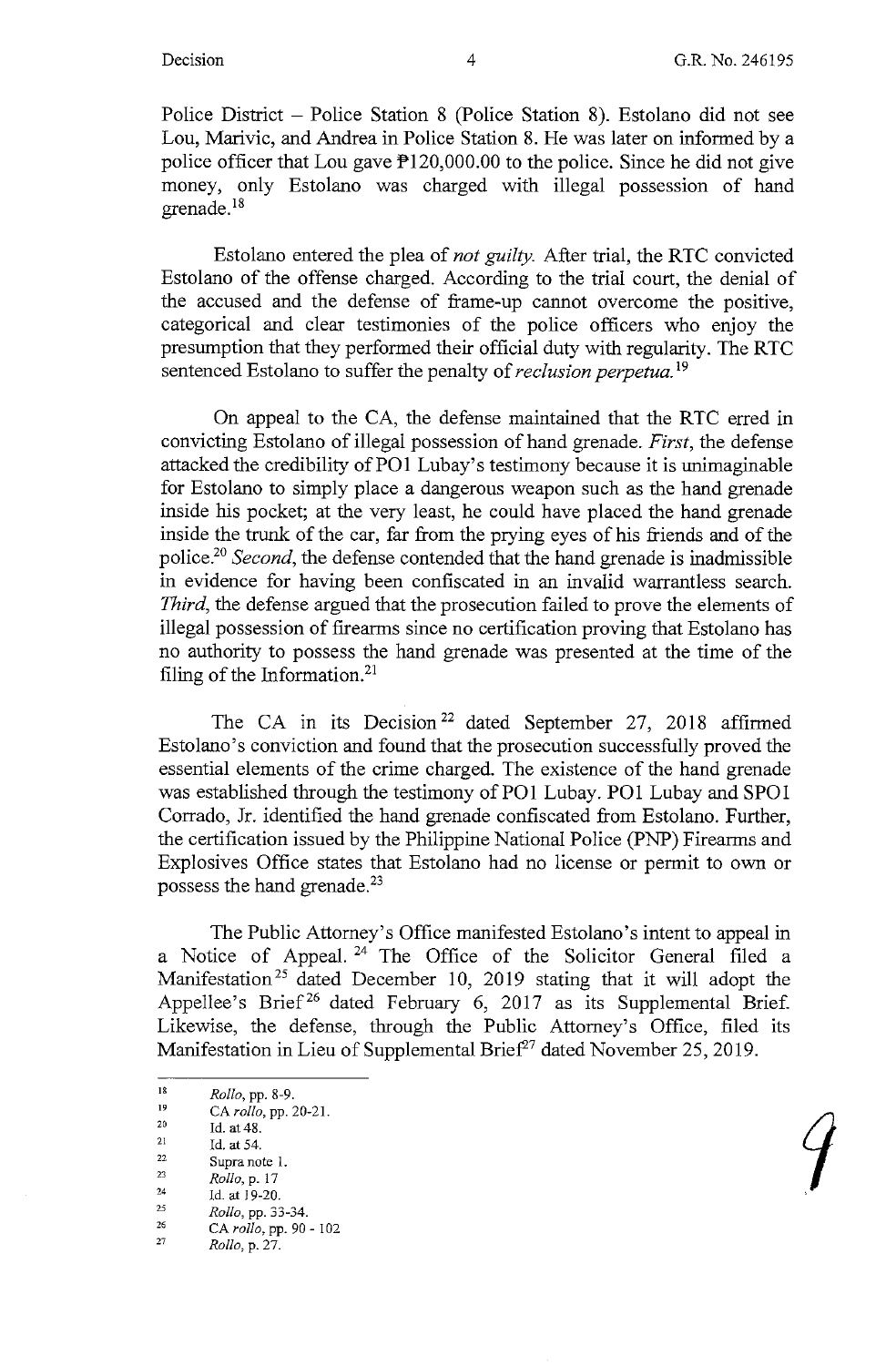The theory of the prosecution was that the warrantless search was justified as part of the routine checkpoint *Oplan Sita,* which falls under a valid warantless search on a moving vehicle. The scope of a valid warrantless search on moving vehicles, however, does not come without limitations. Jurisprudence has always insisted that the warrantless search on moving vehicles is not violative of the Constitution for only as long as the vehicle is neither searched nor its occupants subjected to a body search, and the inspection of the vehicle is merely limited to a visual search.<sup>28</sup> An extensive search is allowed only if the officers conducting the search had probable cause to believe before the search that either the motorist was a law offender or that they would find evidence pertaining to the commission of a crime in the vehicle to be searched.

The Joint Affidavit of Apprehension<sup>29</sup> submitted by the prosecution to the City Prosecutor of Manila, as well as **POI** Lubay's testimony, tells this Court that an extensive search was conducted. Nonetheless, the Court sees no circumstance that would justify the extensive search conducted in this case of Estolano.

*First,* the Court ruled in *Mendoza v. People30* that the commission of a traffic violation does not justify the arrest of the accused. Under Section  $29^{31}$ of R.A. 4136 or the Land Transportation Code, such violation merely warrant the confiscation of the offender's driver's license and issuance of a traffic violation receipt from the apprehending officer. The same procedure is found in the PNP Handbook which states that in flagging down or accosting *vehicles,* "if it concerns traffic violations, immediately issue a Traffic Citation Ticket or Traffic Violation Report. Never indulge in prolonged, unnecessary conversation or argument with the driver or any of the vehicle's occupants." 32 Furthermore, the **PNP** Guidebook on Human Rights-based Policing instructs that "[p]ersons stopped during a checkpoint are not required and must not be forced to answer any questions posed during spot checks or accosting. Failure to respond to an officer's inquiries is not, in and of itself, a sufficient ground to make an arrest. A person's

**xxxx** 

11.7 Procedure in Flagging Down or Accosting Vehicles While in Mobile Car **xxxx** 

<sup>28</sup>  *Valmonte v. Gen. De Villa,* 264 Phil. 265,270 (1990).

<sup>29</sup>  Records, p. 5.

<sup>30</sup> 

G.R. No. 234196, November 21, 2018. 31 **Section 29.** *Confiscation of Driver's Licenses.* **- Law enforcement and peace officers duly**  designated by the Commissioner shall, in apprehending any driver for violations of this Act or of any **regulations issued pursuant thereto, or of local traffic rules and regulations, confiscate the license of the**  driver concerned and issue a receipt prescribed and issued by the Commission therefor which shall **authorize the driver to operate a motor vehicle for a period not exceeding seventy-two hours from the time**  authorize the driver to operate a motor venicle for a period not exceeding seventy-two hours from the time<br>and date of issue of said receipt. The period so fixed in the receipt shall not be extended, and shall become<br>inval **will cause suspension and revocation of his license.** 

 $11.7(m)$  of Rule 11 of the PNP Handbook

Rule 11. CHECKPOINTS

m. If it concerns traffic violations, immediately issue a Traffic Citation Ticket (TCD or Traffic Violation Report (TVR). Never indulge in prolonged, unnecessary conversation or argument with the driver or any of the vehicle's occupants;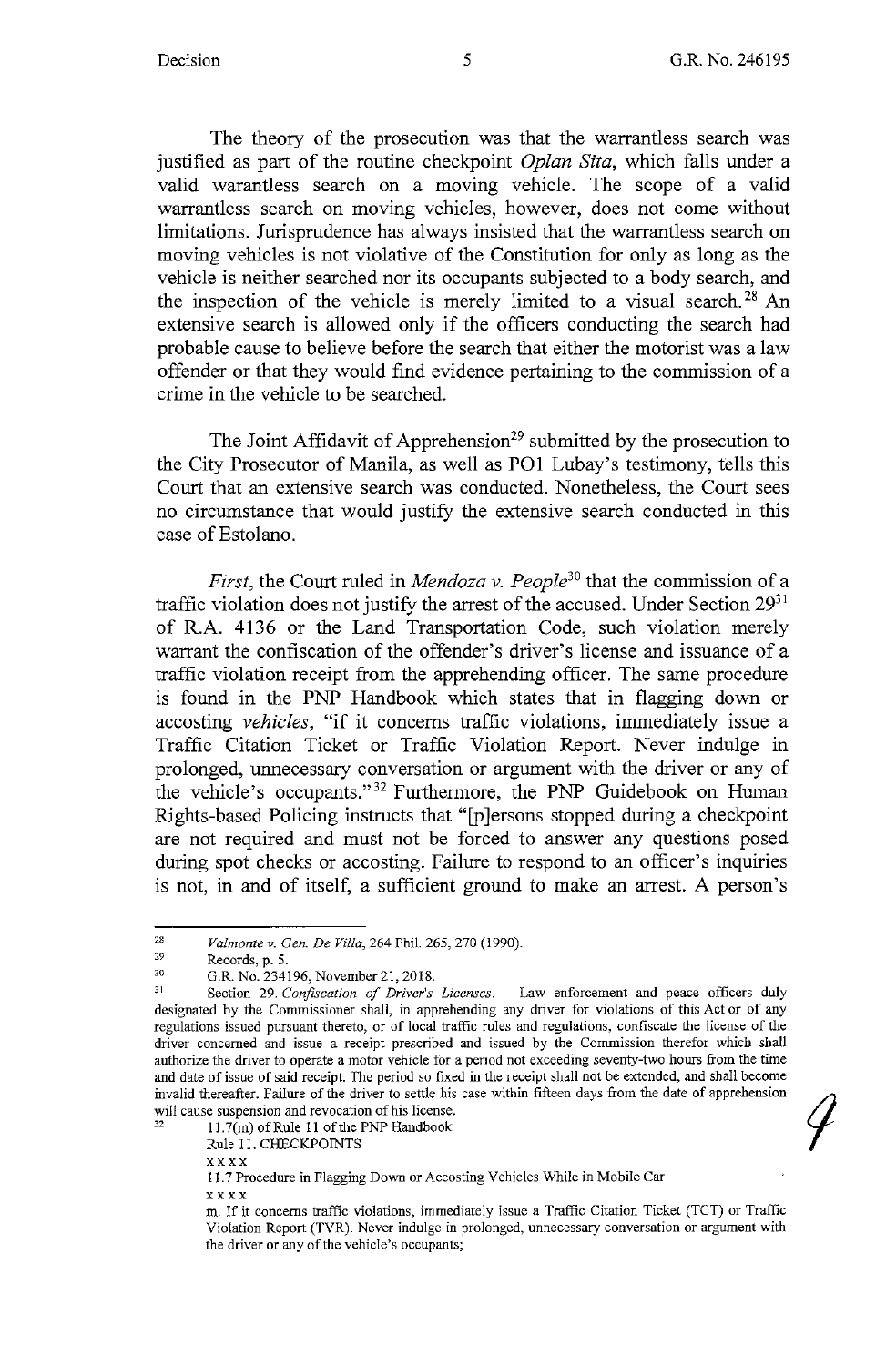failure or refusal to respond to questions made by the police officer, however, may provide sufficient justification for additional observation and investigation."33 Nothing in the said handbook authorizes the police officer to order the driver or passengers to alight the vehicle for a body search. Contrary to these rules and guidelines, Estolano was ordered by the police officers to alight from the vehicle that had no plate number.

*Second,* the search in this case cannot be classified as a search of a moving vehicle. In this particular type of warrantless search, the vehicle is the target and not a specific person. Further, in a search of a moving vehicle, the vehicle is intentionally used as a means to transport illegal items.<sup>34</sup> In this case before the Court, the main target of the search was the *person* of Estolano before a search on the vehicle was even conducted. Worse, there was no information or tip relayed to the police officers about a crime, other than the traffic violation, that had just been committed or about to be committed. The police officers, therefore, had no probable cause to believe that they will find in the person of Estolano any instrument or evidence pertaining to a crime.

*Third,* it is worthy to note that the prosecution did not submit any evidence pertaining to *Oplan Sita.* The Revised Philippine National Police Operational Procedures state that the establishment of checkpoints must always be authorized by the Head of Office of the territorial PNP Unit.<sup>35</sup> In addition, the police and civilian components of the checkpoint operations must submit their respective after-operations report to their unit/organization.<sup>36</sup> The prosecution failed to present anything related to these procedures on checkpoint operations. Thus, there is no proof that the checkpoint *Oplan Sita* actually took place.

It must be remembered that warrantless searches are mere exceptions to the constitutional right of a person against unreasonable searches and seizures; thus, they must be strictly construed against the government and its agents. The prosecution is reasonably burdened to present every ounce of evidence in order to justify a warrantless search. While the power to search

33 3(g) of PNP Guidebook on Human Rights-based Policing. 3. POLICE CHECKPOINT

 $\begin{matrix} \mathbf{r}_1 \\ \mathbf{r}_2 \\ \mathbf{r}_3 \end{matrix}$ 

35 11.1 of Rule 11 of the PNP Handbook.

RULE 11. CHECKPOINTS

- 3(d) of PNP Guidebook on Human Rights-based Policing.
	- 3. USE OF FORCE

36

**xxxx** 

**g. Persons stopped during a checkpoint are not required and must not be forced to answer any questions posed during spot checks or accosting. Failure to respond to an officer's inquiries is not, questions made by the police officer, however, may provide sufficient justification for additional**  in and of itself, a sufficient ground to make an arrest. A person's failure or refusal to respond **observation and investigation.** 

<sup>34</sup>  *People v. Comprado,* 829 Phil. 229, 245-246 (2018).

<sup>11.1</sup> Authority to Establish Checkpoints. x x x. The establishment of checkpoints must always be authorized by the Head of Office of the territorial PNP Unit  $x \times x$ .

**xxxx** 

**d. Police personnel involved in shootouts and discharge of firearms must submit an after**operations report. Assessments must be conducted to determine the validity of the use of force **during a police operation.**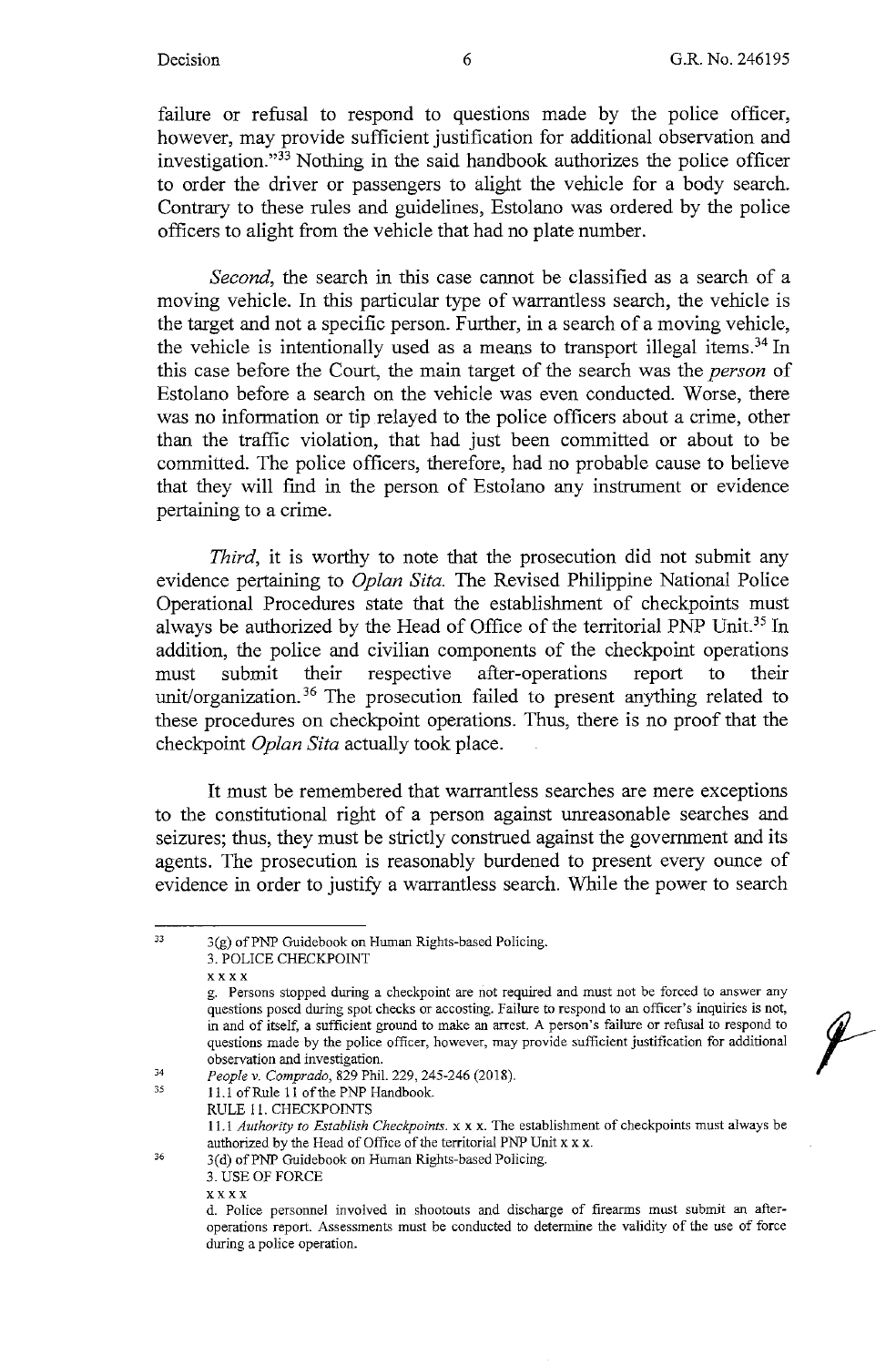and seize is necessary to the public welfare, still it must be exercised and the law enforced, without transgressing the constitutional rights of the Filipino citizens.

The questionable conduct of the warrantless search and arrest left the Court with no alternative but to acquit Estolano of the offense charged against him. With the *corpus delicti* - the hand grenade allegedly confiscated from Estolano - inadmissible in evidence, there is simply no evidence against Estolano. The constitutionally enshrined presumption of innocence must be upheld and the accused must be exonerated as a matter of right.37

**WHEREFORE,** in view of the foregoing, the appeal is hereby **GRANTED.** The Decision dated September 27, 2018 of the Court of Appeals in CA-G.R. CR-HC No. 07976 is hereby **REVERSED and SET ASIDE.** Accordingly, accused-appellant Hermie Estolano *y* Castillo is **ACQUITTED** of the crime charged, and is **ORDERED** to be **IMMEDIATELY RELEASED** from detention unless he is being lawfully held for another cause. Let an entry of final judgment be issued immediately.

Let a copy of this Decision be furnished to the Superintendent of the New Bilibid Prison, Muntinlupa City for immediate implementation. The Superintendent is **ORDERED** to report to this Court the action he has taken within five (5) days from receipt of this Decision.

**SO ORDERED.** 

RESMARI D. CARANDA *Associate Justice* 

<sup>37</sup> *Mendozav. People,* G.R. No. 234196, November 21, 2018.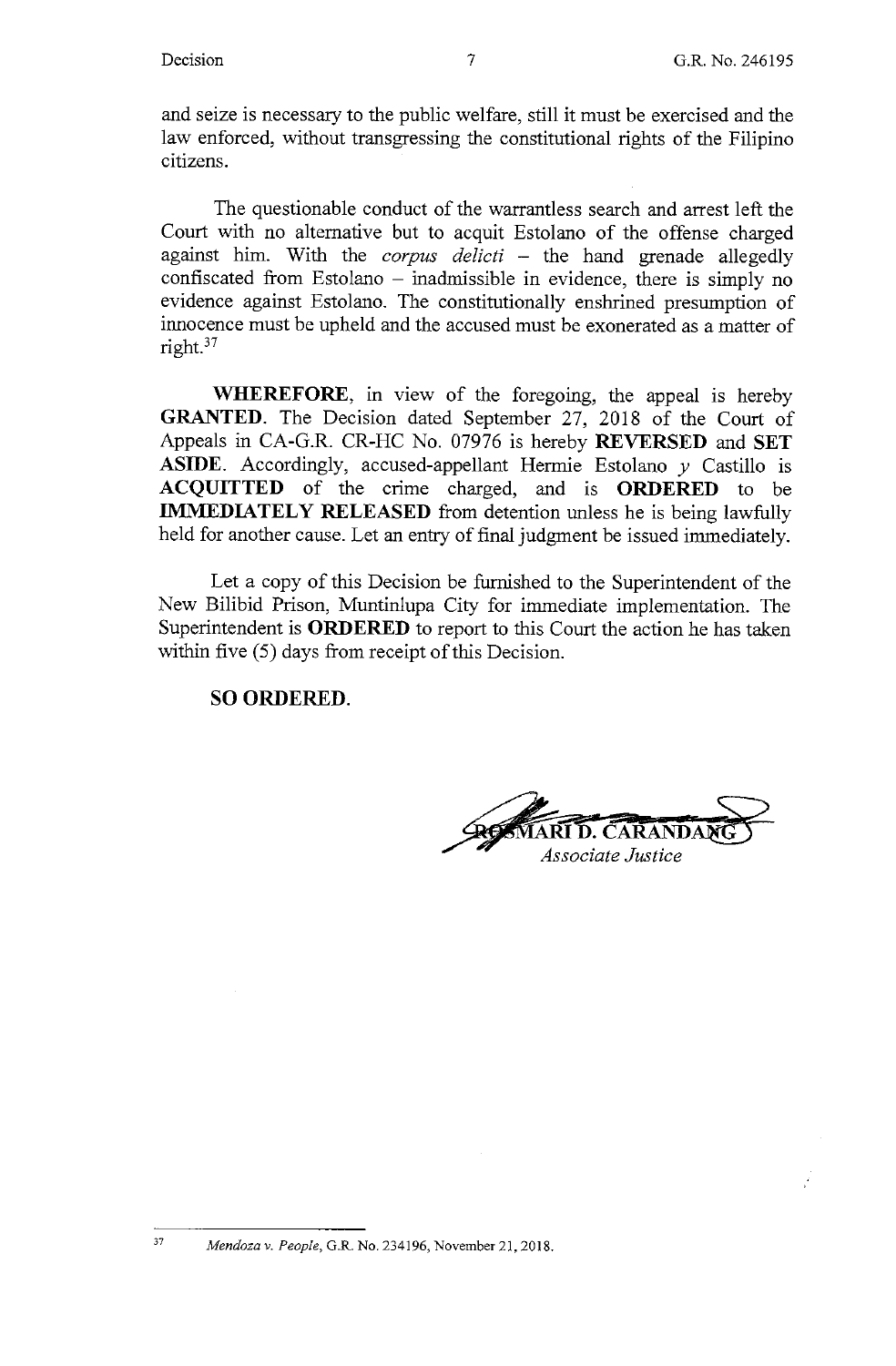**WE CONCUR:** 

 $\lambda$ MAR **UO VICTOR F. LEONEN** 

*Associate Justice* 

ALEXA COR G. GESMUNDO **ALEXANDER G. GESMUNDO**<br>*Alsociate Justice* 

**ROD EDA** te Justice

tam **SAMUEL H. GAERLAN** *Associate Justice* 

# **ATTESTATION**

I attest that the conclusions in the above Decision had been reached in consultation before the case was assigned to the writer of the opinion of the Court's Division.

MARVIE MARIO VICTOR F. LEONEN

*Associate Justice Chairperson, Third Division*